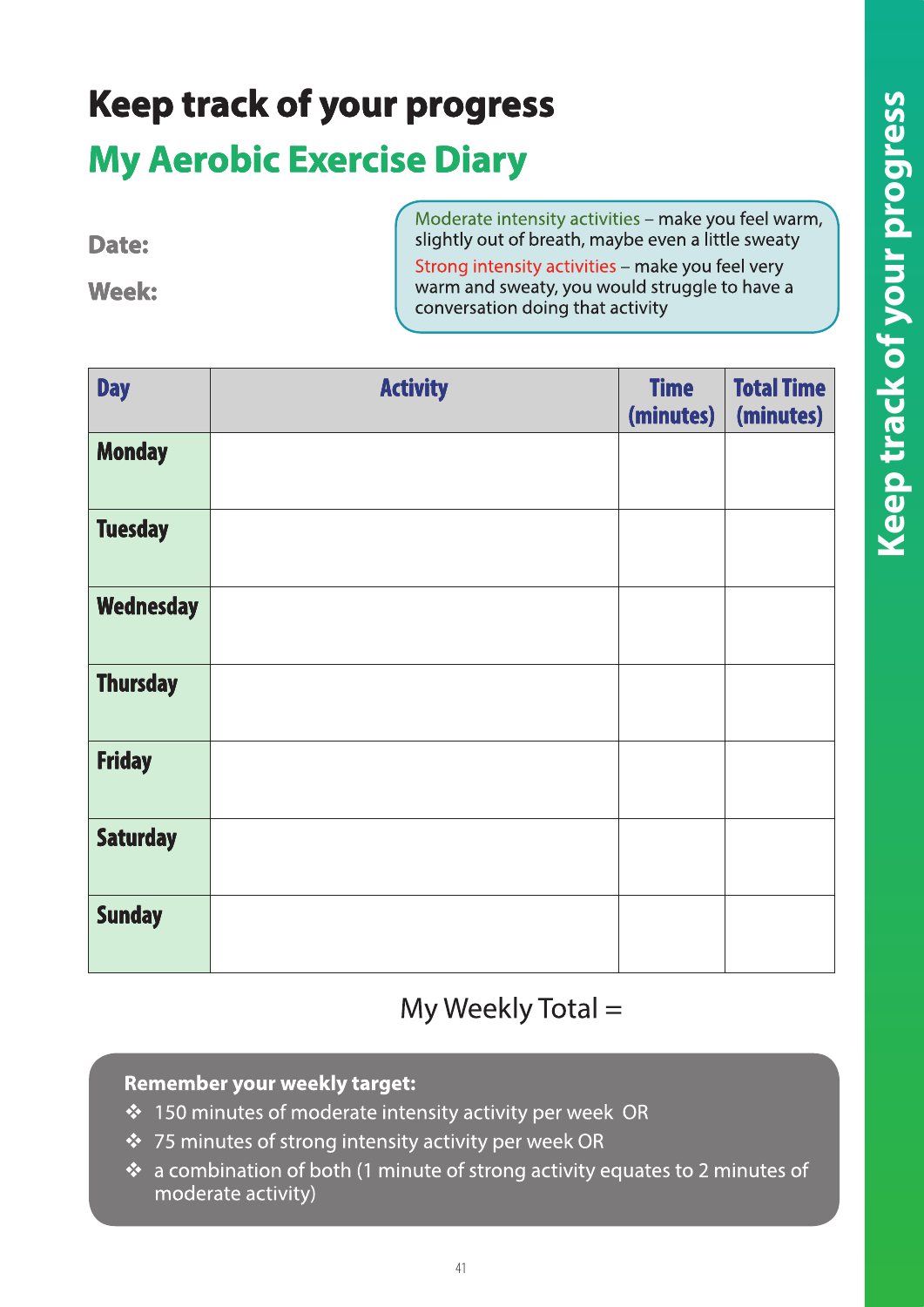## **My Strength Exercise Diary**

**NOTE: Record how many repetitions and sets you completed and weight used**

**Date:**

**Week:**

|            |                                  | Mon | <b>Tues</b> | <b>Wed</b> | <b>Thurs</b> | Fri | <b>Sat</b> | Sun |
|------------|----------------------------------|-----|-------------|------------|--------------|-----|------------|-----|
| Upper body | Bicep<br>curl                    |     |             |            |              |     |            |     |
|            | Lateral<br>arm raise             |     |             |            |              |     |            |     |
|            | Shoulder<br>press                |     |             |            |              |     |            |     |
|            | <b>Tricep</b><br>curl            |     |             |            |              |     |            |     |
|            | Front arm<br>raise               |     |             |            |              |     |            |     |
|            |                                  |     |             |            |              |     |            |     |
|            | Chair sit to<br>stand            |     |             |            |              |     |            |     |
|            | Squat                            |     |             |            |              |     |            |     |
|            | Sideways<br>leg lift             |     |             |            |              |     |            |     |
|            | Leg<br>extension                 |     |             |            |              |     |            |     |
|            | <b>Heel raises</b>               |     |             |            |              |     |            |     |
| ower body  | <b>Knee raise</b>                |     |             |            |              |     |            |     |
|            |                                  |     |             |            |              |     |            |     |
|            | <b>Seated</b><br><b>Options:</b> |     |             |            |              |     |            |     |
|            | <b>Knee</b><br>extension         |     |             |            |              |     |            |     |
|            | <b>Knee raise</b>                |     |             |            |              |     |            |     |
|            | <b>Heel raises</b>               |     |             |            |              |     |            |     |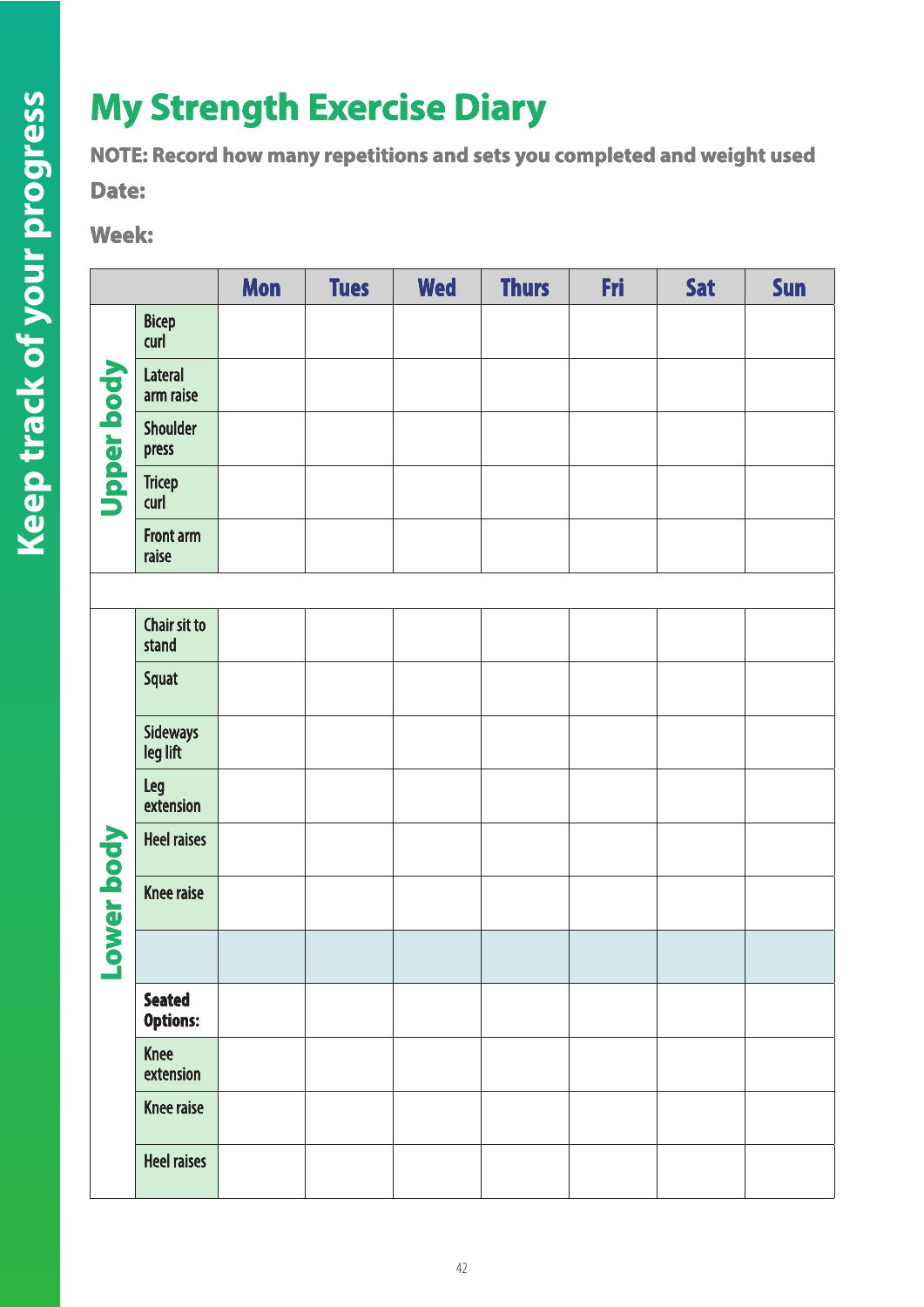## **My Flexibility Exercise Diary**

**NOTE: Record time (seconds) position held and number of repetitions completed.**

**Date:**

#### **Week:**

|            |                                                 | Mon | <b>Tues</b> | <b>Wed</b> | <b>Thurs</b> | Fri | <b>Sat</b> | Sun |
|------------|-------------------------------------------------|-----|-------------|------------|--------------|-----|------------|-----|
|            | <b>Neck rotations</b>                           |     |             |            |              |     |            |     |
| Upper body | <b>Upper back</b><br>stretch                    |     |             |            |              |     |            |     |
|            | <b>Upper body</b><br>twist                      |     |             |            |              |     |            |     |
|            |                                                 |     |             |            |              |     |            |     |
|            | <b>Calf stretch</b>                             |     |             |            |              |     |            |     |
| er body    | <b>Quad stretch</b>                             |     |             |            |              |     |            |     |
| <b>NOT</b> | <b>Hamstring</b><br>stretch                     |     |             |            |              |     |            |     |
|            | <b>Seated: Calf</b><br>stretch (toe<br>flexing) |     |             |            |              |     |            |     |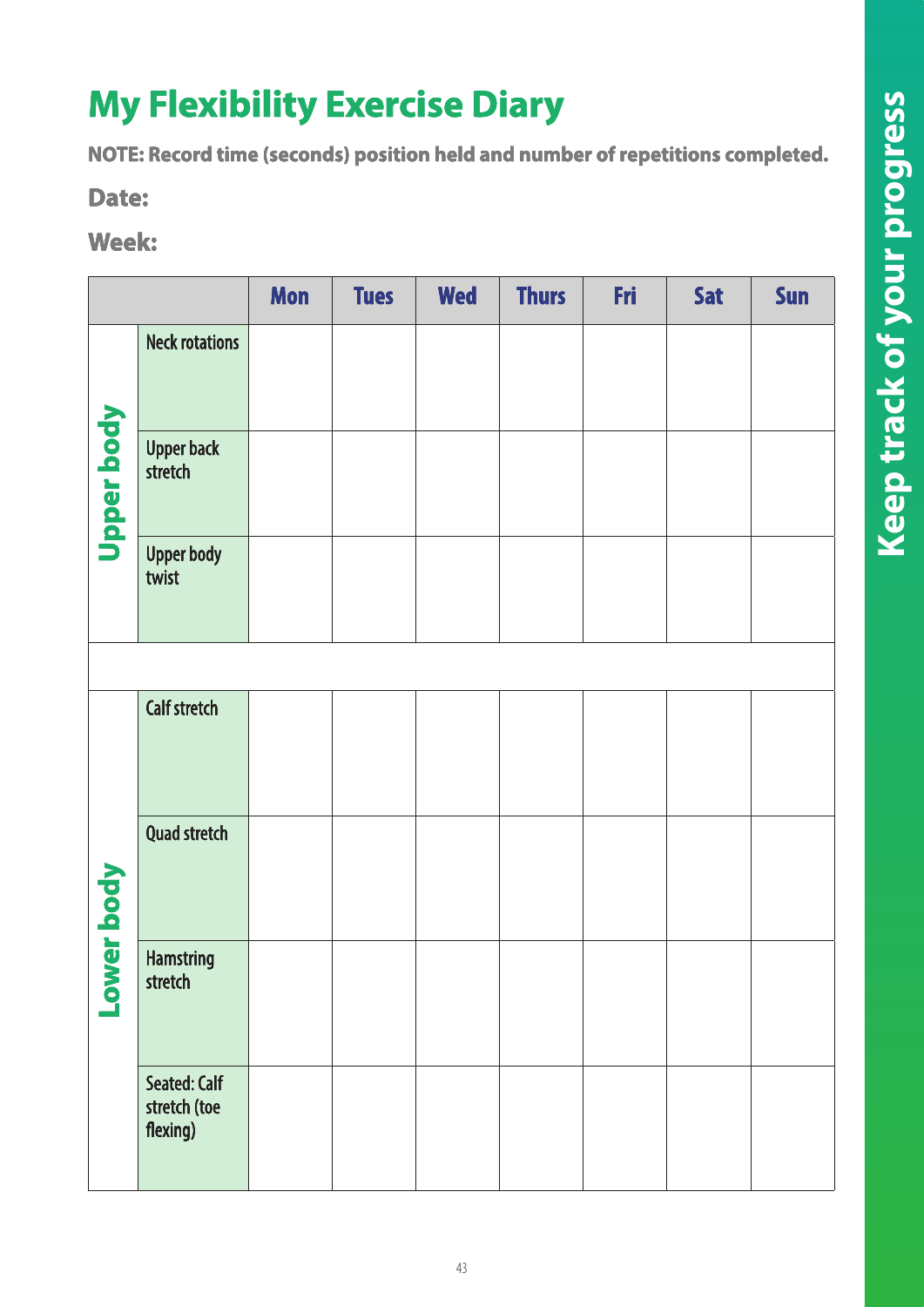## **My Dialysis Exercise Diary**

**NOTE: Record how many repetitions and sets you completed and weight used**

**Date:**

**Week:**

|                   |                              | <b>Mon</b> | <b>Tues</b> | <b>Wed</b> | <b>Thurs</b> | <b>Fri</b> | <b>Sat</b> | <b>Sun</b> |
|-------------------|------------------------------|------------|-------------|------------|--------------|------------|------------|------------|
| <b>Upper body</b> | <b>Bicep curl</b>            |            |             |            |              |            |            |            |
|                   | Shoulder<br>press            |            |             |            |              |            |            |            |
|                   | Front arm<br>raise           |            |             |            |              |            |            |            |
|                   | Lateral arm<br>raise         |            |             |            |              |            |            |            |
|                   |                              |            |             |            |              |            |            |            |
| Lower body        | <b>Straight leg</b><br>raise |            |             |            |              |            |            |            |
|                   | Outer thigh<br>lift          |            |             |            |              |            |            |            |
|                   | Front thigh<br>lift          |            |             |            |              |            |            |            |
|                   | Knee exten-<br>eixtension    |            |             |            |              |            |            |            |
|                   | <b>Heel raises</b>           |            |             |            |              |            |            |            |

**Remember - if you have a fistula don't forget to complete the upper body exercises on your fistula arm at home (once your needling site has stopped bleeding).** 

**Note: if you complete cycling during dialysis also use My Aerobic Exercise Diary to make a record of exercise duration and intensity.**